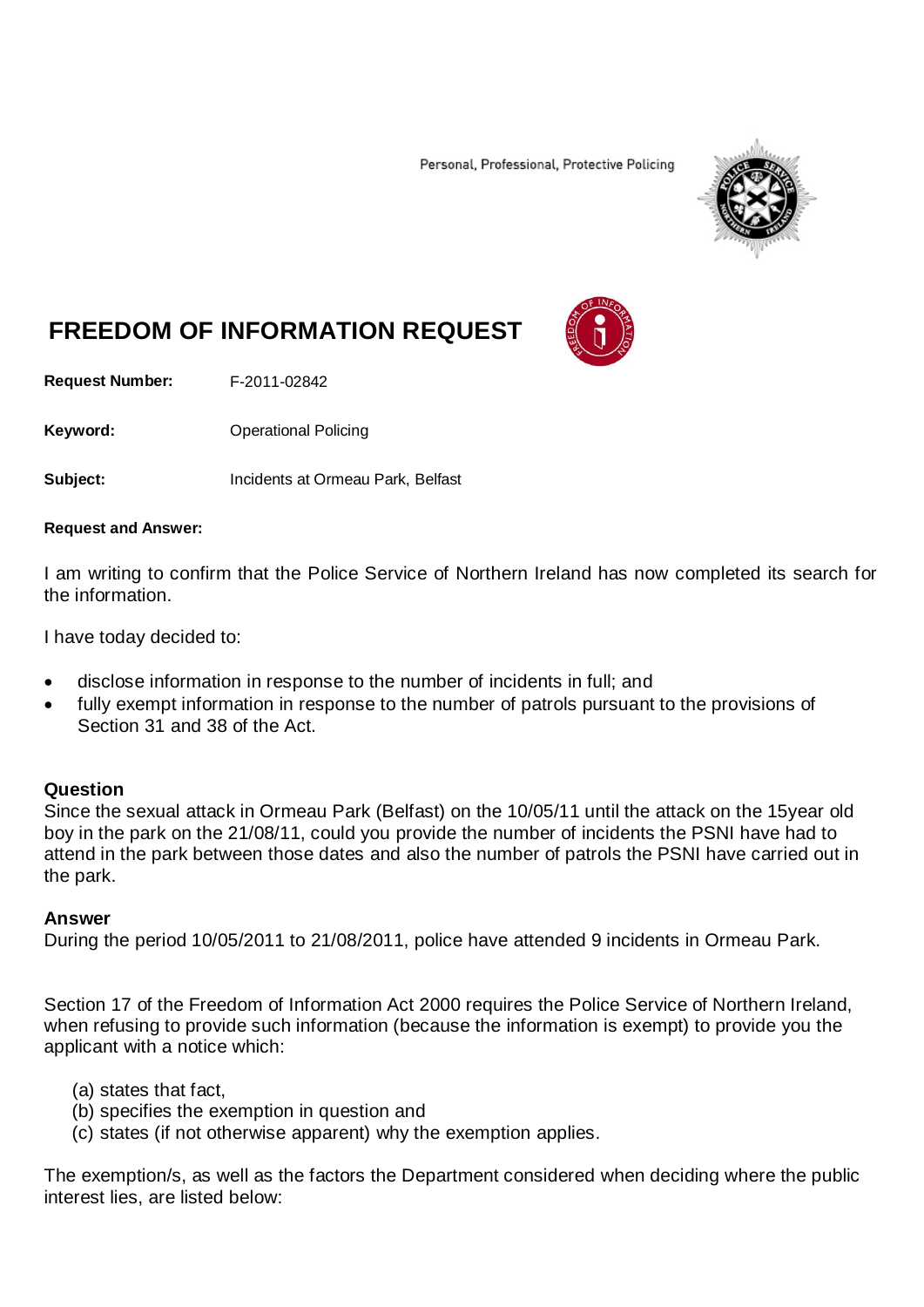Section 31(1)(a) – Law Enforcement, is a prejudiced based, qualified exemption this means that it is the Public Authority's responsibility to evidence the Harm and carry out a Public Interest Test.

Section 38(1)(a)(b)– Health & Safety, is a prejudiced based, qualified exemption, this means that it is the Public Authority's responsibility to evidence the Harm and carry out a Public Interest Test.

A summary of the Harm for Sections 31 and 38, along with the Public Interest Test is provided below:

### **HARM**

## **Section 31**

Although the time frame you have requested is not for the current time period, the police are still patrolling this area following a similar pattern. To release information relating to the number of patrols in a specific location could expose a pattern, thereby making officers more vulnerable to attack. Criminal elements could use the information to circumvent police tactics and therefore hinder law enforcement.

## **Section 38**

Disclosing details of the number of patrols could assist criminal elements to carry out attacks against police officers. The Service is currently under threat from Dissident Republicans and releasing this information into the public domain could assist terrorists to target officers and make them vulnerable to attack.

## **Public Interest Test**

# **Factors Favouring Release – Section 31**

The PSNI must be accountable for their procedures. The public would be better informed about the measures in place and this would assure the public that police are providing patrols in the Ormeau Park.

# **Factors Favouring Retention – Section 31**

Disclosure of information relating to the number of patrols in a specific location into the public domain could be used to try and ascertain the frequency/timing of police patrols. Law enforcement tactics could be compromised and those with criminal intent could use the information to counter policing measures taken by police in relation to the Ormeau Park and therefore hinder law enforcement.

## **Factors Favouring Release - Section 38**

Releasing the information would promote openness and transparency. The public would be better informed about the procedures in place.

# **Factors Favouring Retention - Section 38**

Releasing this information into the public domain could assist terrorists and criminal elements to use a mosaic approach and link all information available to them to carry out attacks on police officers. This would not only endanger Police Officers and Park Rangers but also members of the public.

# **Decision**

At this time of increased threat of terrorism, I have determined that the release of the number of patrols, into the public domain would not be in the public interest. Patrols are currently ongoing in this location. Park opening times and the working hours of the Park Rangers, who work jointly with Police Officers, dictate the times of the patrols and some patrols routinely take place at specific times. Therefore, disclosure of this information could identify the routine of patrols and has the potential to assist those criminal elements seeking to carry out attacks against police officers. Park Rangers could also be put at risk, if officers are targeted as they are assisting the police with their patrols.